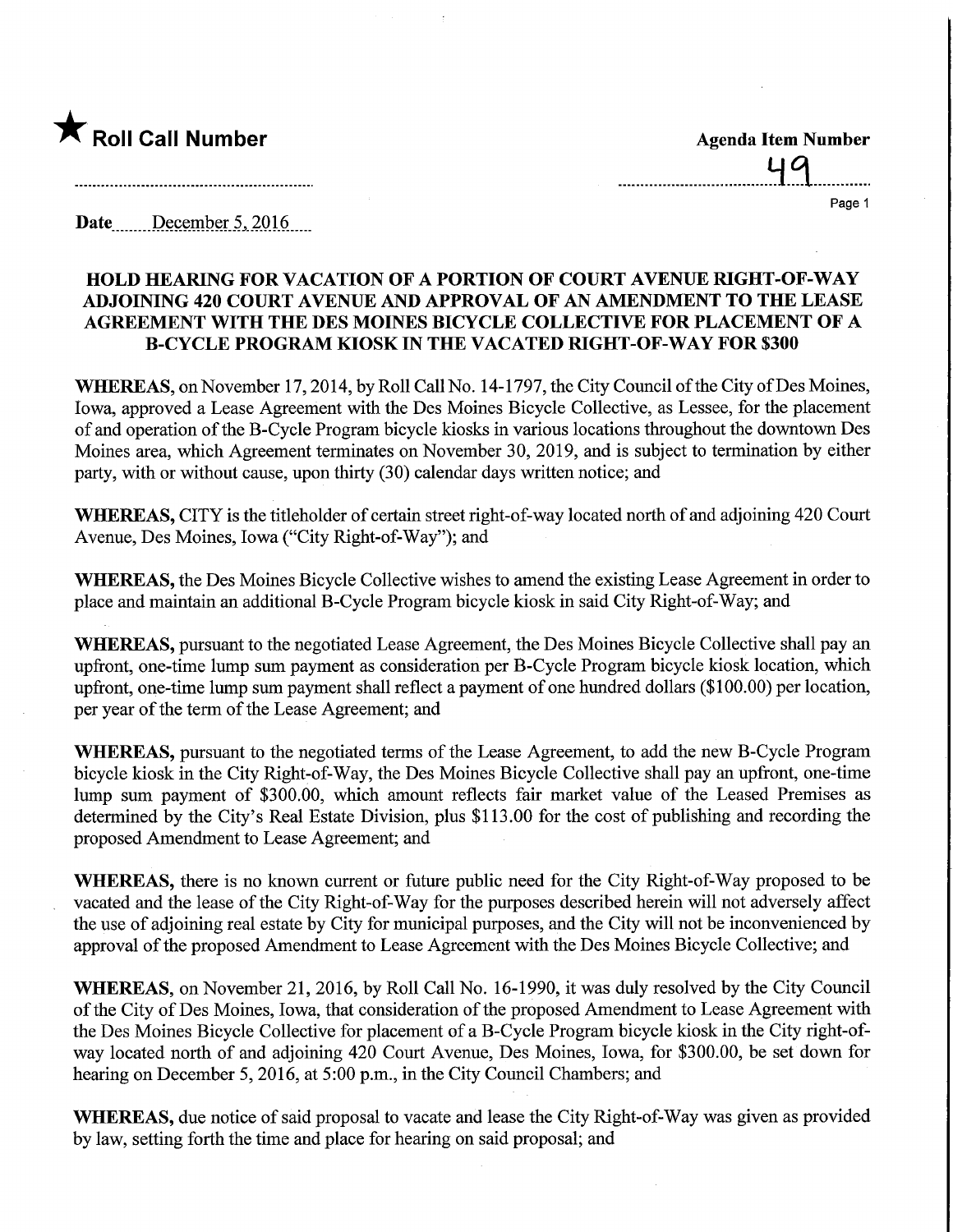

Page 2

Date December  $5,2016$ 

WHEREAS, in accordance with City Council direction, those interested in the proposed vacation and lease, both for and against, have been given an opportunity to be heard with respect thereto and have presented their views to the City Council.

NOW, THEREFORE, BE IT RESOLVED by the City Council of the City of Des Moines, Iowa, as follows:

1. Upon due consideration of the facts and statements of interested persons, any and all objections to the proposed vacation and lease of the City Right-of-Way, as described herein, are hereby overruled and the hearing is closed.

2. There is no public need or benefit for the City Rights-of-Way proposed to be vacated, the public would not be inconvenienced by reason of the vacation of the City Right-of-Way, as legally described below, and said vacation is hereby approved:

A PART OF THE COURT AVENUE RIGHT OF WAY IN FORT DES MOINES, AN OFFICIAL PLAT, AND LYING NORTH OF BLOCK 20 OF SAID FORT DES MOINES, ALL NOW INCLUDED IN AND FORMING A PART OF THE CITY OF DES MOINES, POLK COUNTY, IOWA, AND DESCRIBED AS FOLLOWS:

COMMENCING AT THE NORTHWEST CORNER OF SAID BLOCK 20; THENCE NORTHEASTERLY ALONG THE NORTH LINE OF SAID BLOCK 20, A DISTANCE 65 FEET; THENCE NORTHWESTERLY AND PERPENDICULAR TO SADD NORTH LINE, A DISTANCE OF 20 FEET TO THE POINT OF BEGINNING; THENCE CONTINUING NORTHWESTERLY AND PERPENDICULAR TO SAID NORTH LWE, A DISTANCE OF 6 FEET; THENCE NORTHEASTERLY AND PARALLEL TO SAID NORTH LINE, A DISTANCE OF 37 FEET; THENCE SOUTHEASTERLY AND PERPENDICULAR TO SAID NORTH LINE, A DISTANCE OF 6 FEET; THENCE SOUTHWESTERLY AND PARALLEL TO SAID NORTH LINE, A DISTANCE OF 37 FEET TO THE POINT OF BEGINNING.

3. The proposed Amendment to Lease Agreement with the Des Moines Bicycle Collective for placement of a B-Cycle Program bicycle kiosk in the vacated right-of-way, described as follows, for \$300.00 as a onetime, upfront, lump sum payment for lease until November 30, 2019, subject to subject to reservation of easements therein, is hereby approved:

A PART OF THE VACATED COURT AVENUE RIGHT OF WAY IN FORT DES MOINES, AN OFFICIAL PLAT, AND LYING NORTH OF BLOCK 20 OF SAID FORT DES MOINES, ALL NOW INCLUDED IN AND FORMING A PART OF THE CITY OF DES MOINES, POLK COUNTY, IOWA, AND DESCRIBED AS FOLLOWS:

COMMENCING AT THE NORTHWEST CORNER OF SAID BLOCK 20; THENCE NORTHEASTERLY ALONG THE NORTH LINE OF SAID BLOCK 20, A DISTANCE 65 FEET; THENCE